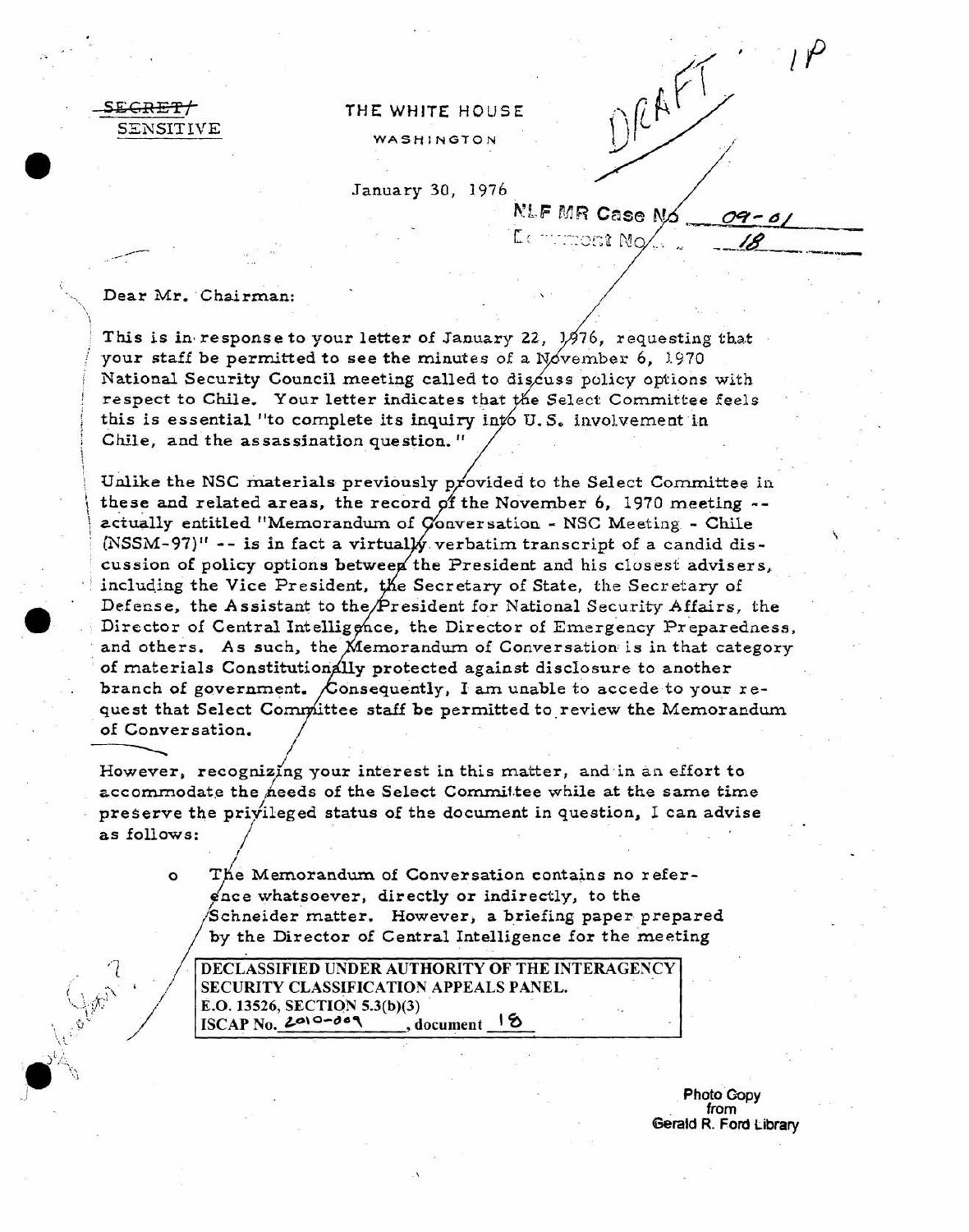SECRET/ SENSITIVE

 $\Omega$ 

 $\circ$ 

 $\Omega$ 

apter<br>1

reports on the Schneider matter and discusses its ramifications. We are prepared to make this briefing paper available to appropriate Committee staff under the procedures previously agreed to, under which there will be no release or disclosure of the information without our permission.

The policy options with respect to Chile discussed in the November 6, 1970 meeting were as follows: (I) seek a modus vivendi with the Allende government; or (2) adopt a posture of overt and frank hostility; or (3) adopt what is in fact a hostile posture but not from an overt stance (that is, move in hostility from a low-key posture). Although there is no formal record of decision, the Memorandum of Conversation indicates that the third option was adopted, with the President stating that "We must be proper on the surface with Allende, but otherwise we will be tough."

The Memorandum of Conversation indicates that the Office of Emergency Preparedness was directed to prepare a report of possible sales from the copper stockpile to "hurt Chile and also save on the budget." The Departments of State and Defense were directed to study the impact of copper stockpile sales on other nations, and a direction was given to help other countries build up their production of copper.

The Memorandum of Conversation indicates that the Defense Department was directed to provide more assistance to military leaders in other South American nations.

The Memorandum of Conversation indicates that a decision was apparently made to provide no further credit guarantees to Chile and to cut back existing guarantees if possible, as part of an overall strategy to "toughen up" on economic relationships with Chile.

> Photo Copy from Gerald R. Ford Library

 $\overline{c}$